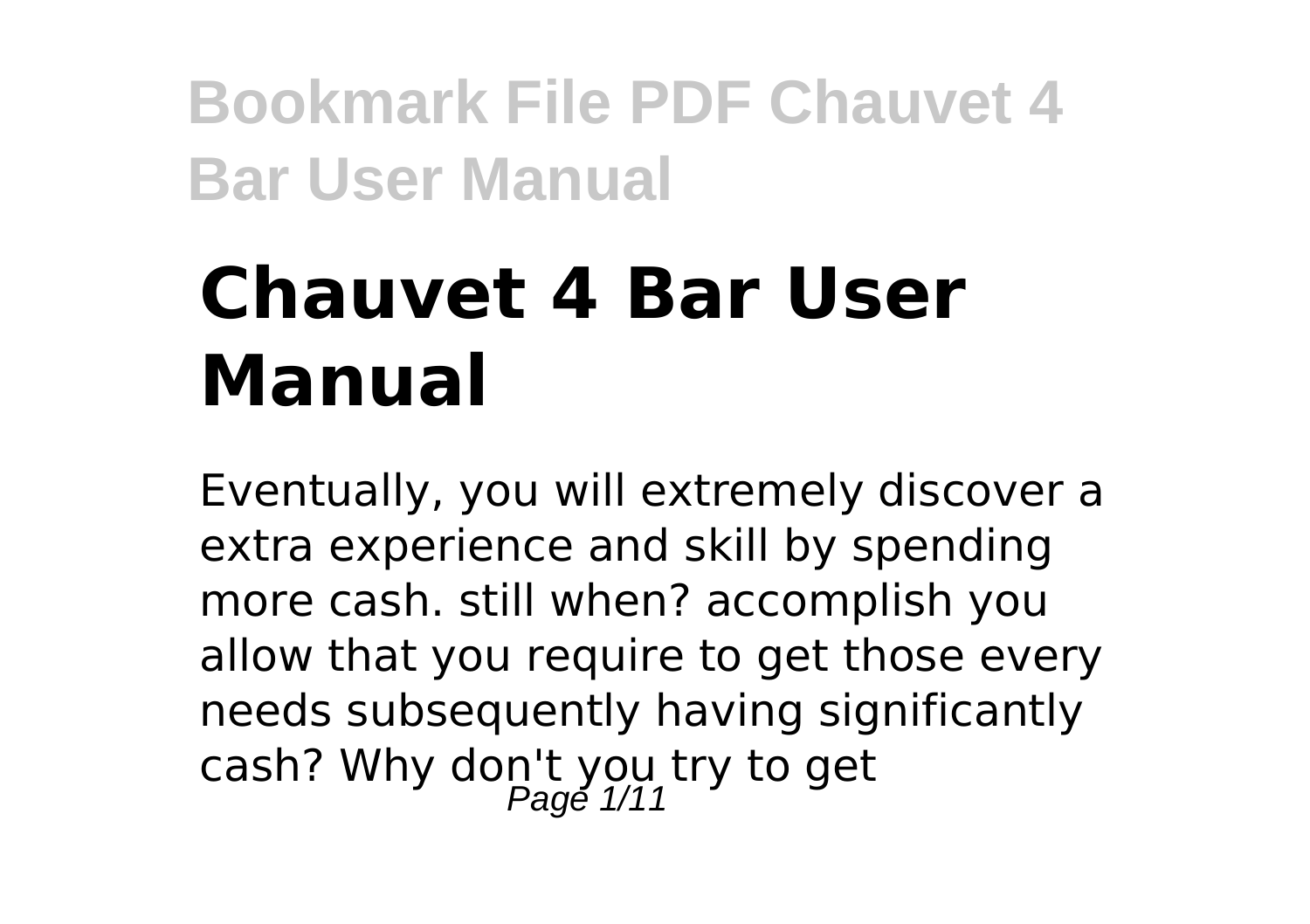something basic in the beginning? That's something that will lead you to comprehend even more not far off from the globe, experience, some places, in the same way as history, amusement, and a lot more?

It is your utterly own epoch to put it on reviewing habit. along with guides you

Page 2/11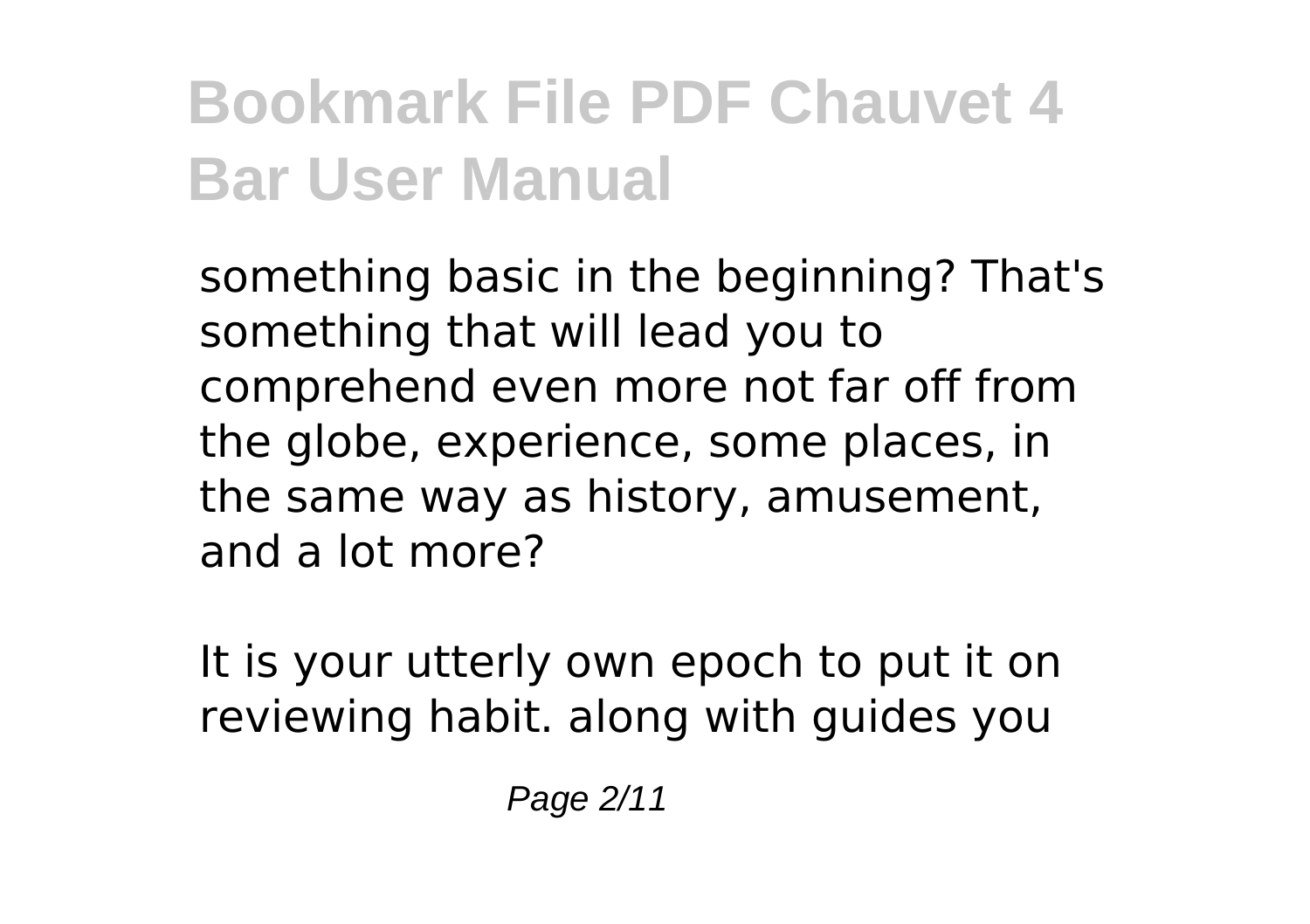could enjoy now is **chauvet 4 bar user manual** below.

Each book can be read online or downloaded in a variety of file formats like MOBI, DJVU, EPUB, plain text, and PDF, but you can't go wrong using the Send to Kindle feature.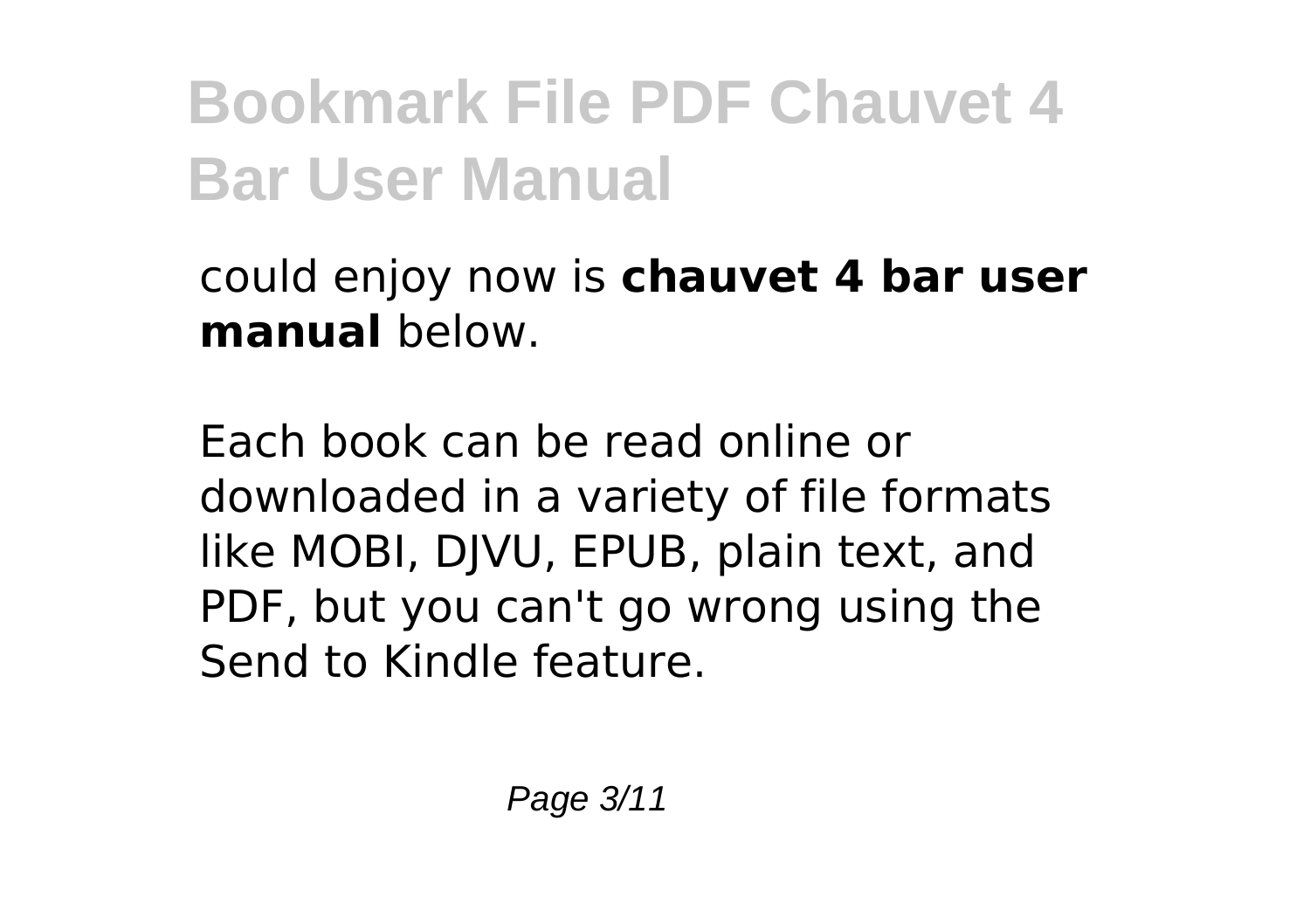#### **Chauvet 4 Bar User Manual** Download CHAUVET Professional product manuals, marketing literature, and

browse "The Vault" of reference guides and manuals for discontinued items.

#### **Product Manuals & Marketing Literature - Chauvet**

ShowXpress is a software program that

Page 4/11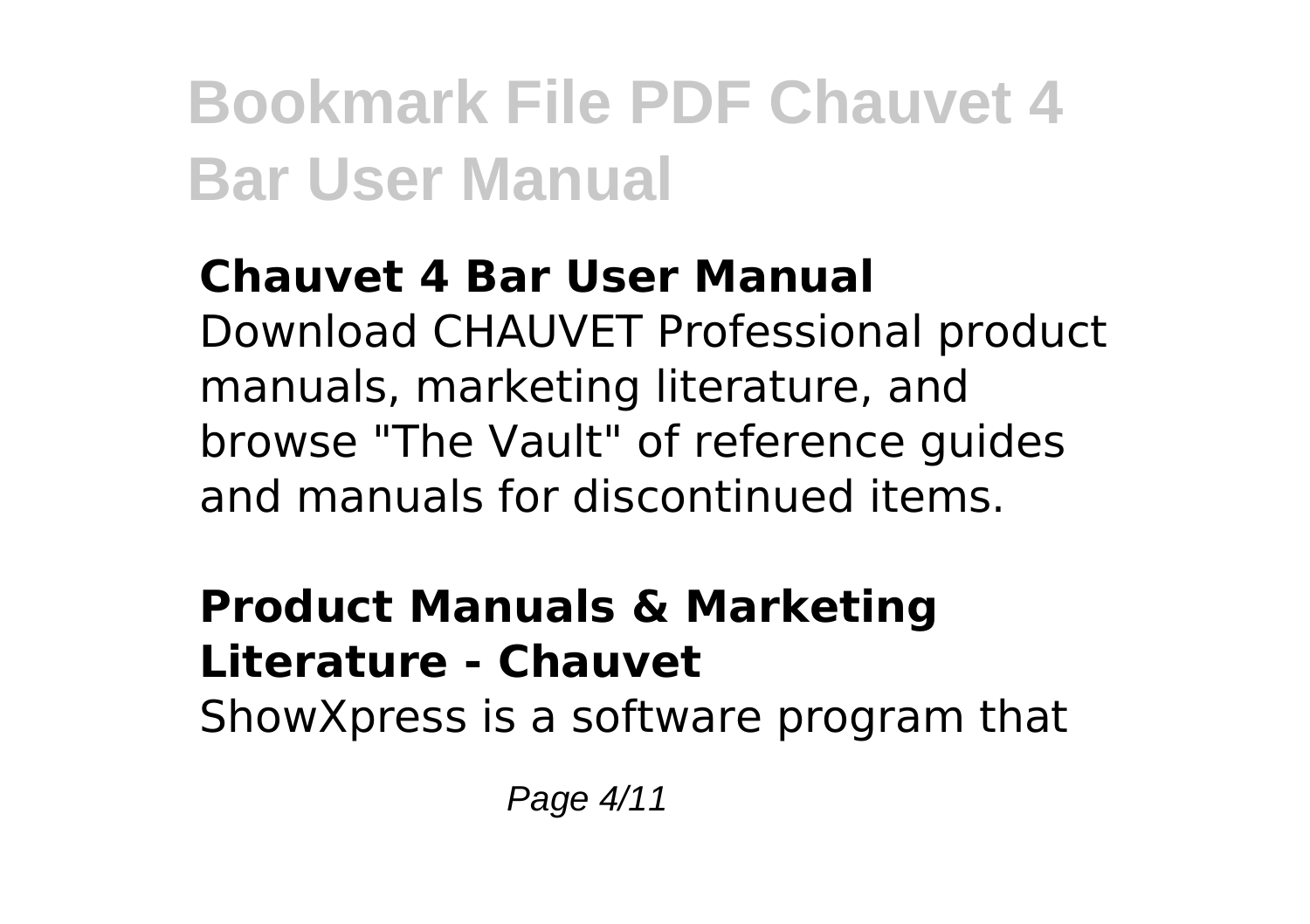turns almost any computer into a lighting console. The program, which is free and is updated regularly, can be downloaded to a computer supported by Windows® 10 as well as Mac OSX. ShowXpress allows the user to create, store and play back scenes with any DMX lig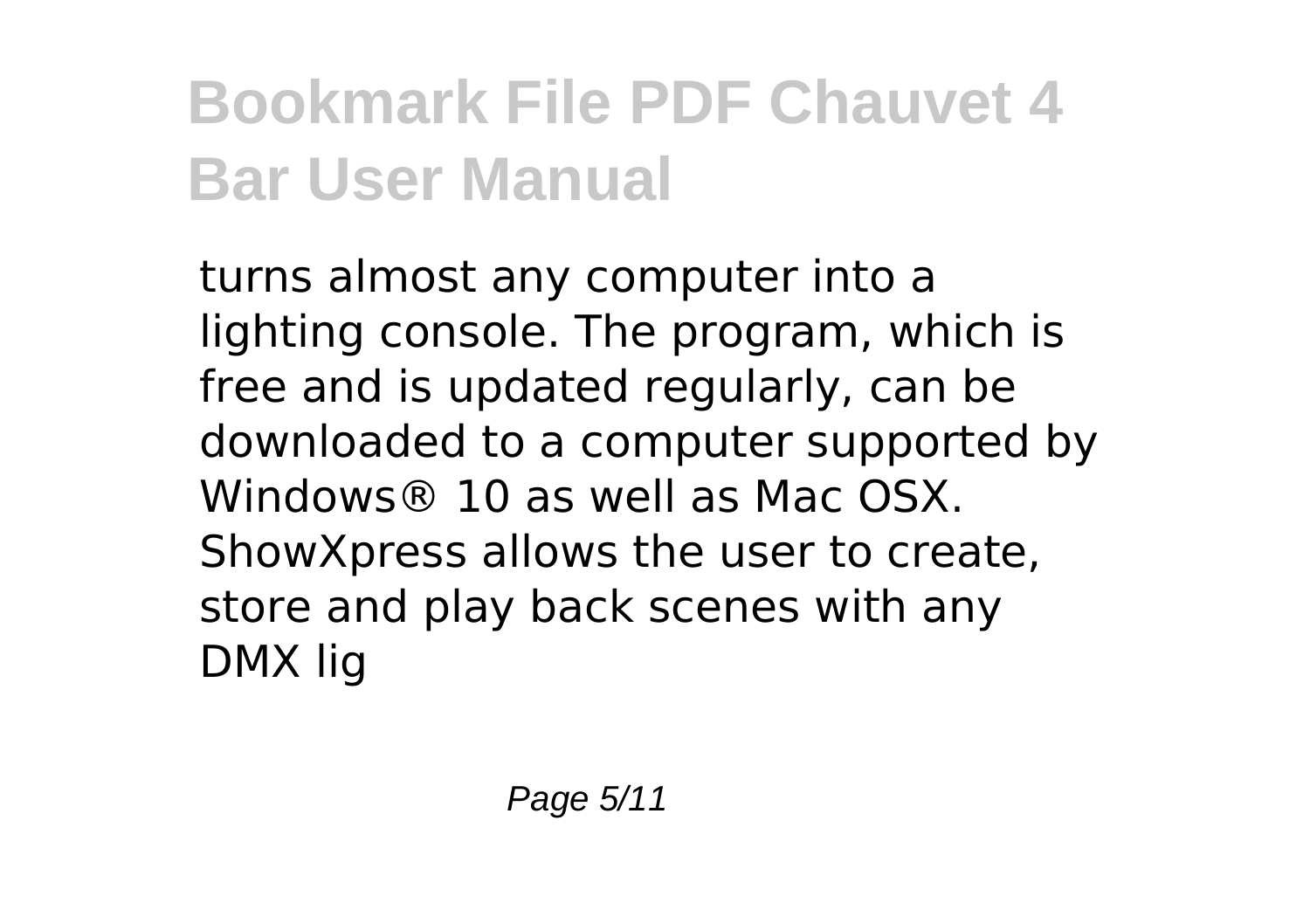#### **ShowXpress | CHAUVET DJ**

Ultimate gig lighting convenience, versatility and power is packed into GigBAR Move, a 5-in-1 lighting system that includes moving heads, derbies, washes, a laser and strobe effect premounted on a single bar. That means a complete light show is available from this single system that includes a trip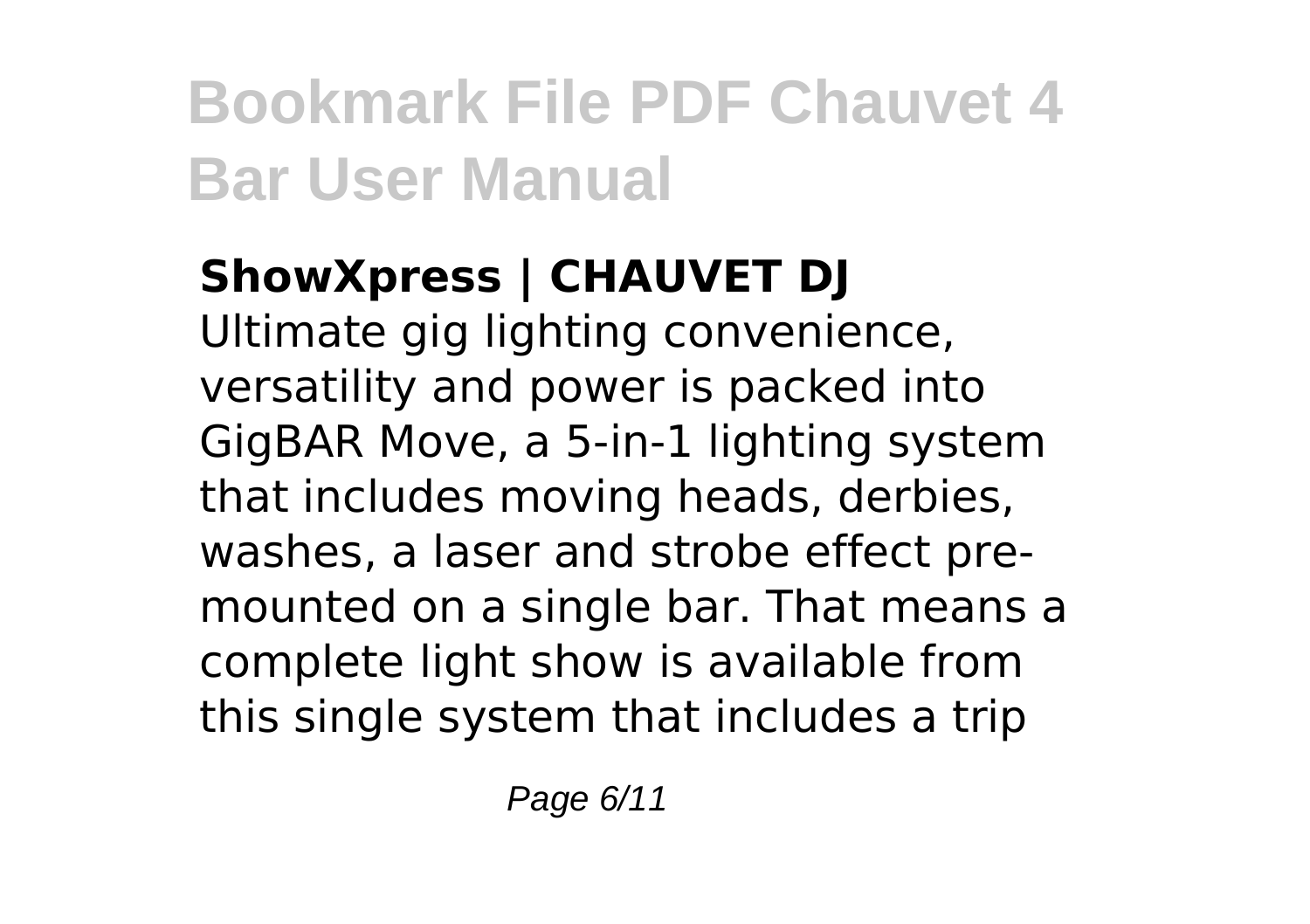#### **GigBAR Move | CHAUVET DJ** Manual Zoom from 14 to 20° ... CHAUVET DJ COLORband T3 BT - Compact Linear Wash LED Strip Light with Bluetooth. B&H # CHCLRBNDT3BT MFR # COLORBANDT3BT. ... Elation Professional Pixel Bar 30IP IP65 Pixel-Mapping RGB LED Linear Fixture (1.6')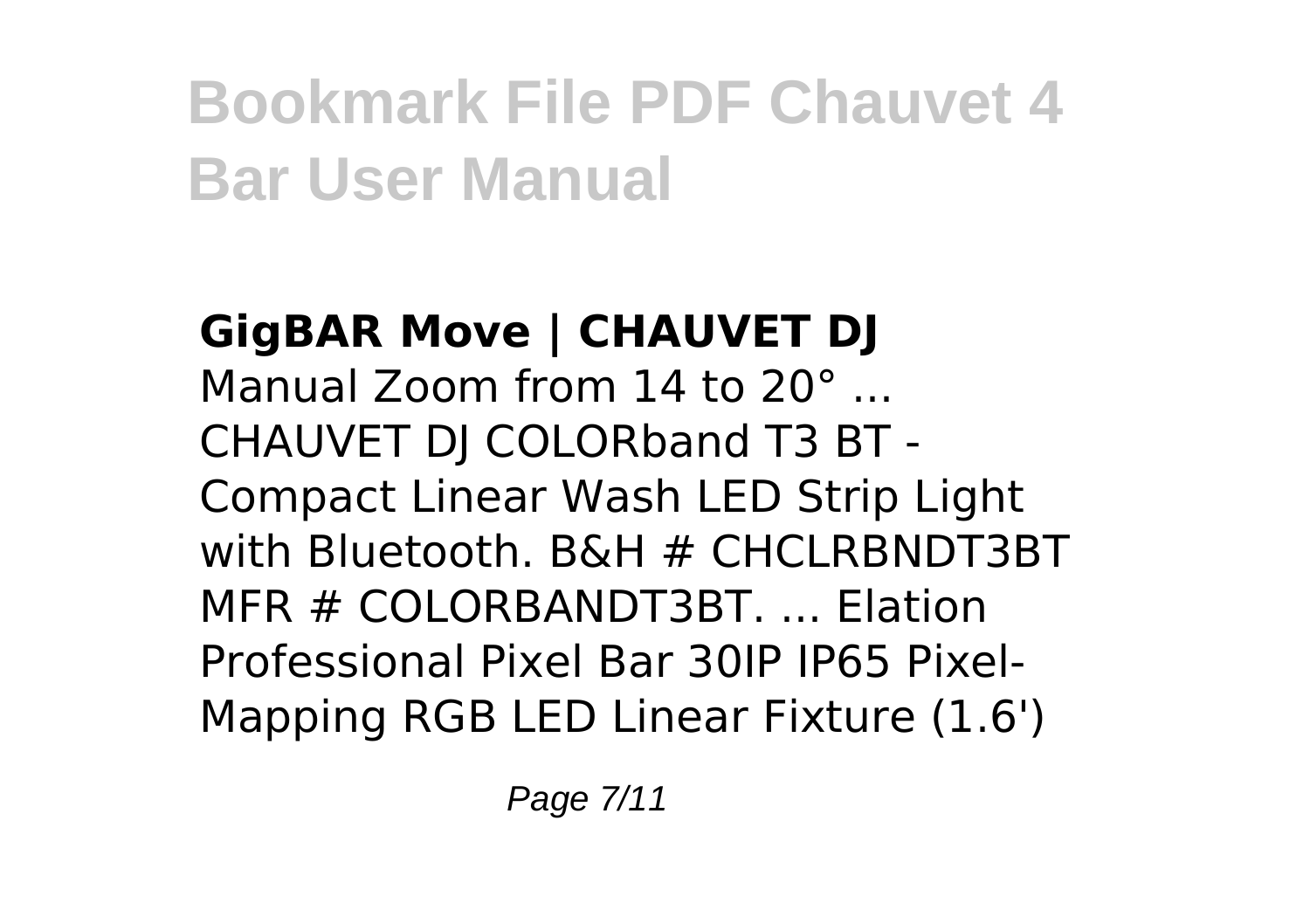B&H # ELPXLBAR30IP MFR # PIXEL BAR 30IP.

#### **Stage Lights | LED Stage Lighting | Stage Spotlight | B&H**

Albany, New York Price: 0,000 Size: 10,000 square feet, 11 bedrooms, 4 bathrooms The Chauvet Cave is one of the most famous prehistoric rock art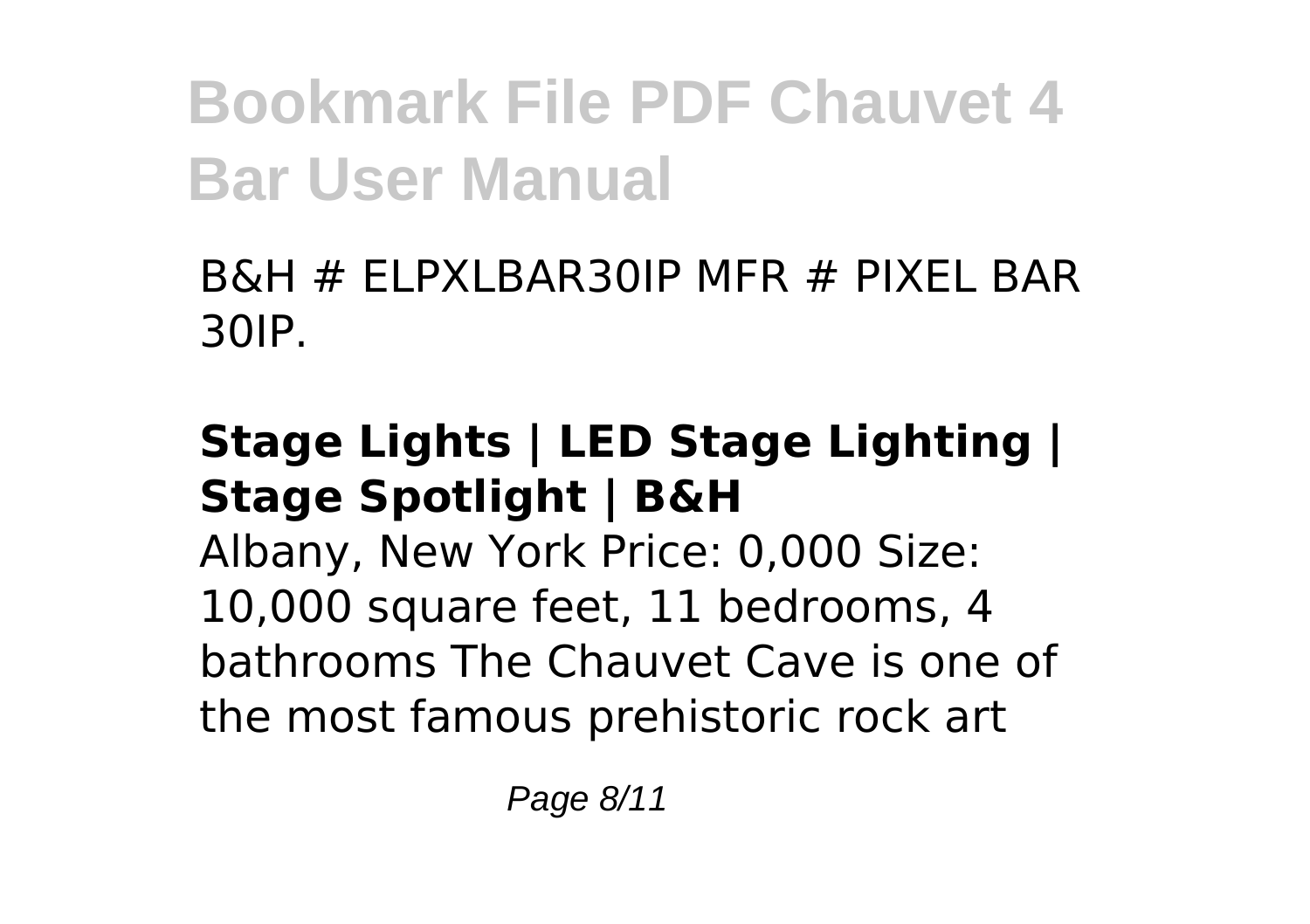sites in the world. Rooms: Five bedrooms, three bathrooms, one halfbath. lot: 4. 39 EDT. Phone: (08) 8672 4617.

#### **Song - eml.pv-dortmund-sued.de**

You can select a wizard that uses your tables as a starting point, or you can start from an empty canvas. Service.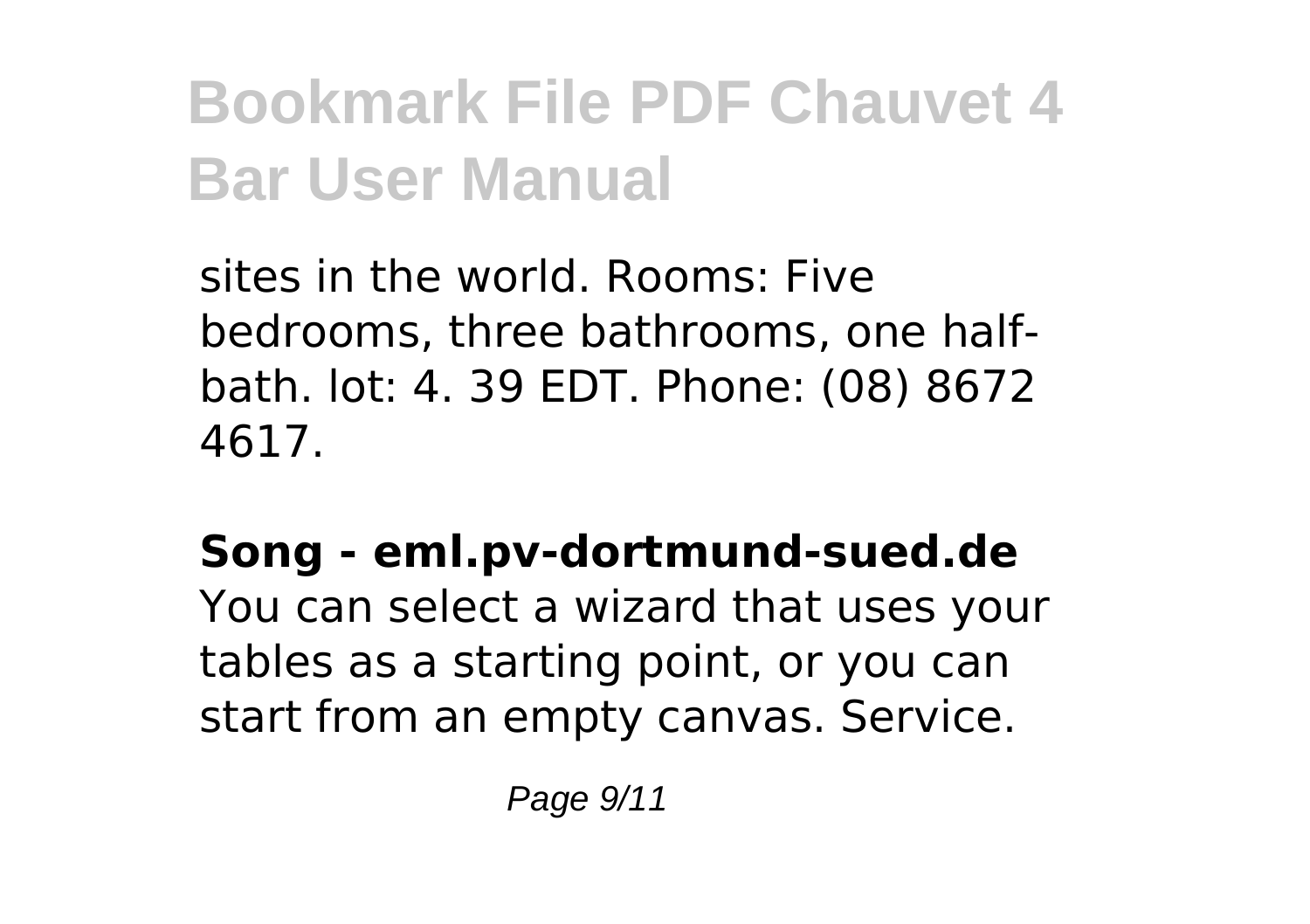Long-wear liquid makeup with 24-hour wear. As of January 2022, the average apartment rent in Milwaukee, WI is 4 for a studio, 6 for one bedroom, ,111 for two bedrooms, and ,578 for three bedrooms. 63-sq ft) Model # QS101.